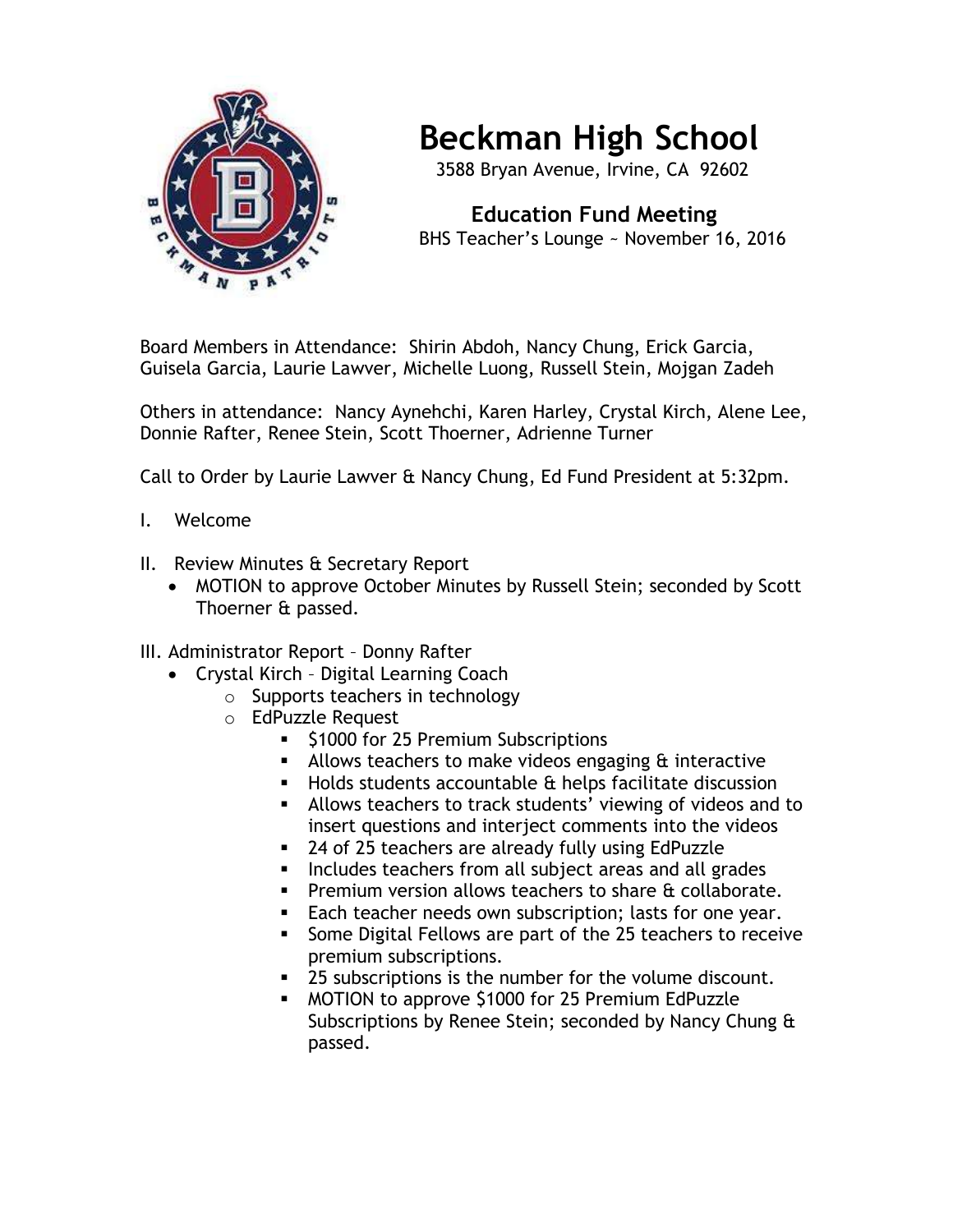- Patriot Post
	- $\circ$  Issue #1 (1080 views; 72 locations)
	- o Future Editions
		- **Monthly; may become biweekly**
		- Released  $1<sup>st</sup>$  week of month
		- **Edition #2 in process**
		- Was emailed out and has a link on the Beckman website
		- Russell asked if there's any chance that more than one email can be added to Blackboard.
- Homecoming -- Lauren Okamura (HC Queen) & Mason Reynoso (HC King)
- Winter Formal at K-1 Speed (Radiator Springs theme)
- Girls Volleyball
	- o CIF Finalists
	- o State tournament today
- Water Polo lost in Round 1 to Murrieta Valley.
- Cross Country finished 12 in division.
- Girls Tennis ranked  $1^{st}$  in division but did not get CIF due to competitive equity changes.
- Turf Project Phase 1 complete 11/30.
- Turf Project Phase 2 starts 12/1 and ends 2/14.
- Solar Panels
	- o Project in initial planning phase.
	- o Example project can be seen at Laguna Hills HS.
	- o Carports with lighting underneath (similar to Irvine schools)
	- o Community member panel and timeline TBD
	- o Paid for by TUSD
- Financial Literacy
	- o Senior econ classes
	- o 6 weeks, every Tuesday
	- o Credit cards, loans, investments, retirement, family planning, etc.
- Marquee installed last week
	- o Waiting for termination of "fiber"
	- o Establishing IP address
	- $\circ$  Should be up  $\&$  running soon!
- CubeSat
	- $\circ$  One of the boards got water damage, but there is a backup board.
	- o Launch shifted from Russia to India.
- IV. President Report Laurie Lawver & Nancy Chung
	- Spring Fundraiser tentative date is May 12, 2017 at Marchant's house.
		- o Possible international theme.
- V. Treasurer Report Russell Stein
	- Fall Pledge drive only includes about 300 families (\$27,905)
		- $\circ$  Opportunity to expand breadth of donations
	- Expenses Marquee (\$10,000); \$5000 in other approved programs